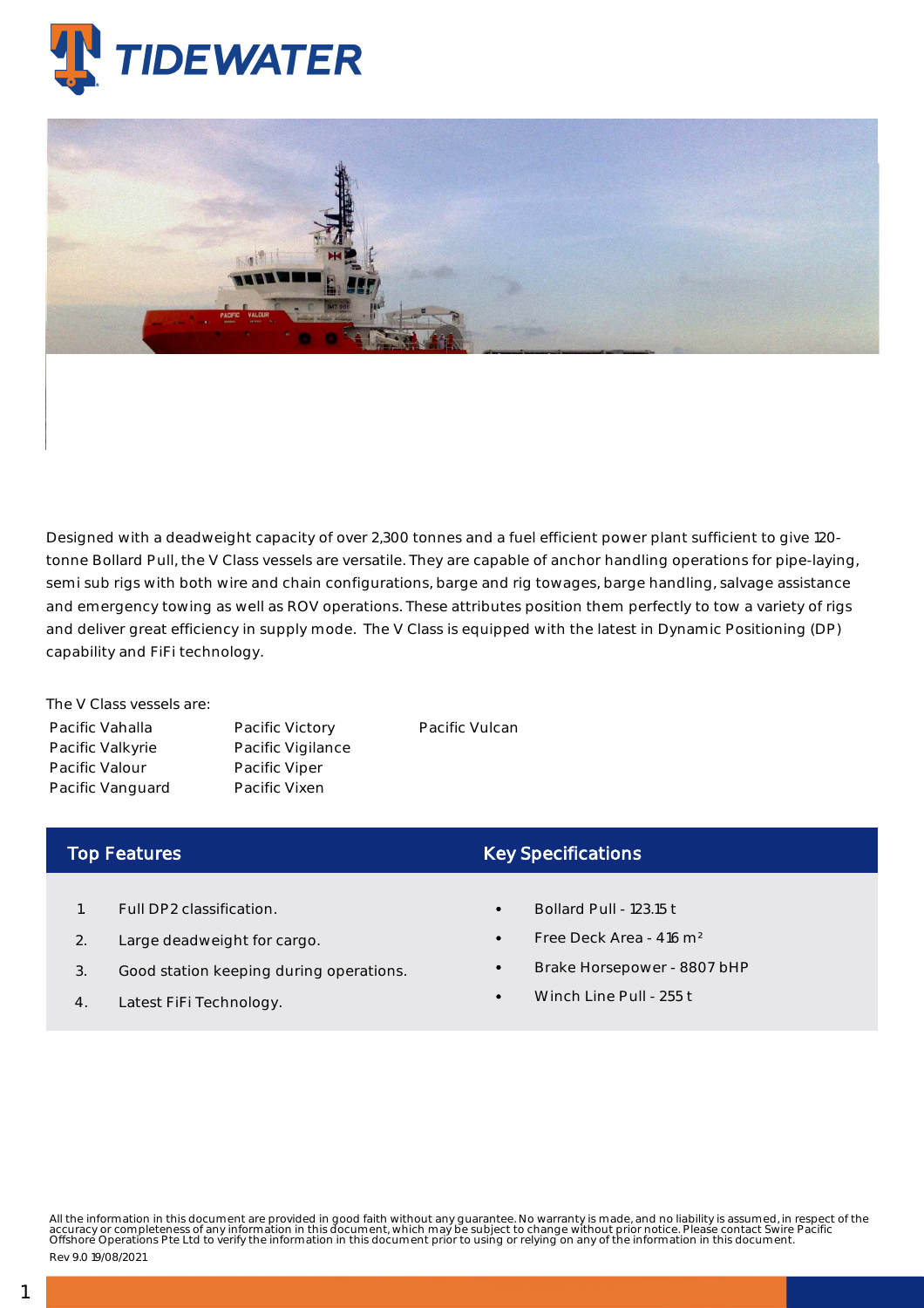



| <b>General Information</b> |                                                                                                      |  |  |  |  |
|----------------------------|------------------------------------------------------------------------------------------------------|--|--|--|--|
| Vessel Name                | Pacific Valour                                                                                       |  |  |  |  |
| <b>Built</b>               | Labroy shipyard, Batam,<br>December 2009                                                             |  |  |  |  |
| Flag                       | Singapore                                                                                            |  |  |  |  |
| Call Sign                  | 9V2178                                                                                               |  |  |  |  |
| IMO No.                    | 9443516                                                                                              |  |  |  |  |
| Classification             |                                                                                                      |  |  |  |  |
| Class Notation             | DNV GL +1A Fire fighter(I)<br>Offshore service<br>vessel(Anchor handling,<br>Towing) DYNPOS(AUTR) E0 |  |  |  |  |
| <b>Dimensions</b>          |                                                                                                      |  |  |  |  |
| Length (LOA)               | 66.0 m                                                                                               |  |  |  |  |
| Beam                       | 16.0 m                                                                                               |  |  |  |  |
| Summer Draft               | 6.2 m                                                                                                |  |  |  |  |
| Deadweight @ SummerDraft   | 2452 t                                                                                               |  |  |  |  |
| GT                         | 2147                                                                                                 |  |  |  |  |
| <b>Deck Capacities</b>     |                                                                                                      |  |  |  |  |
| Deck Load Capacity         | 870 t                                                                                                |  |  |  |  |
| Deck Strength              | 5 t/m² - General deck<br>10 t/m <sup>2</sup> - Aft AH deck                                           |  |  |  |  |
| Free Deck Area             | $416 \; \mathrm{m}^2$                                                                                |  |  |  |  |
| Length x Width             | 32.5 x 12.8 m                                                                                        |  |  |  |  |
| <b>Tank Capacities</b>     |                                                                                                      |  |  |  |  |
| <b>NLS</b>                 | See brine/mud                                                                                        |  |  |  |  |
| Brine / Mud                | 589 m <sup>3</sup> (In brine/mud tanks)                                                              |  |  |  |  |
| Drill / Ballast Water      | 931 m <sup>3</sup> (Multi usage tanks,<br>dedicated 736 m <sup>3</sup> )                             |  |  |  |  |
| Dry Bulk                   | 185 m <sup>3</sup> (in 4 tanks)                                                                      |  |  |  |  |
| Fresh Water                | $455 \text{ m}^3$                                                                                    |  |  |  |  |
| <b>Fuel Dedicated</b>      | $778 \text{ m}^3$                                                                                    |  |  |  |  |
| <b>Fuel Total</b>          | $1242.25$ m <sup>3</sup> (Incl. multi use<br>tanks)                                                  |  |  |  |  |

| Tank Capacities Details          | Refer to Tank Capacities<br>Table                                                                                                      |  |  |  |  |
|----------------------------------|----------------------------------------------------------------------------------------------------------------------------------------|--|--|--|--|
| Drilling Brine                   | See brine/mud                                                                                                                          |  |  |  |  |
| <b>Ballast Water</b>             | 931 m <sup>3</sup> (Multi usage tanks,<br>dedicated 736 m <sup>3</sup> )                                                               |  |  |  |  |
| Drill Water                      | 931 m <sup>3</sup> (Multi usage tanks,<br>dedicated 736 m <sup>3</sup> )                                                               |  |  |  |  |
| <b>Propulsion / Bollard Pull</b> |                                                                                                                                        |  |  |  |  |
| Main Engines                     | 2 x MAN 9L27/38 each 3285<br>kW = 6570 kW (8807 bHP)<br>2 x CPP propellers in high<br>efficiency nozzles, with Hi-lift<br>flap rudders |  |  |  |  |
| Thrusters                        | 2 x BrunVoll bow thruster<br>each 600 kW / 804 bHP<br>2 x BrunVoll stern thruster<br>each 600 kW / 804 bHP                             |  |  |  |  |
| <b>Bollard Pull</b>              | 123.15 t @ 100% MCR                                                                                                                    |  |  |  |  |
| <b>Deck Equipment</b>            |                                                                                                                                        |  |  |  |  |
| Towing / Working Winch           | 1 x Tow winch 255 t 1st layer<br>@ 0-11.4 m/min.<br>Wire capacity 1500 m x 71<br>mm dia.                                               |  |  |  |  |
| Anchor Handling Winch            | 1 x AH winch 255 t 1st layer @<br>$0-11.4$ m/min<br>Wire capacity 1500 m x 71<br>mm dia.                                               |  |  |  |  |
| <b>Chain Lockers</b>             | $1 \times 195 \text{ m}^3$<br>Chain capacity of:<br>2400 m 76 mm chain or<br>2000 m 84 mm chain                                        |  |  |  |  |
| <b>Towing Pins</b>               | 2 x for ships with BP up to<br>160t                                                                                                    |  |  |  |  |
| Shark Jaws                       | 2 x for wire with MBL up to<br>300 t                                                                                                   |  |  |  |  |
| <b>Stern Roller</b>              | RRM single drum with<br>diameter 2.0 m x length 5.5<br>m @ 400 t MWL                                                                   |  |  |  |  |
| Capstans                         | 2 x Hydrakraft 16 t (warping<br>head) 10 t (wire drum)                                                                                 |  |  |  |  |
| <b>Tugger Winches</b>            | 2 x Hydrakraft 10 t                                                                                                                    |  |  |  |  |
|                                  |                                                                                                                                        |  |  |  |  |

All the information in this document are provided in good faith without any guarantee. No warranty is made, and no liability is assumed, in respect of the<br>accuracy or completeness of any information in this document, which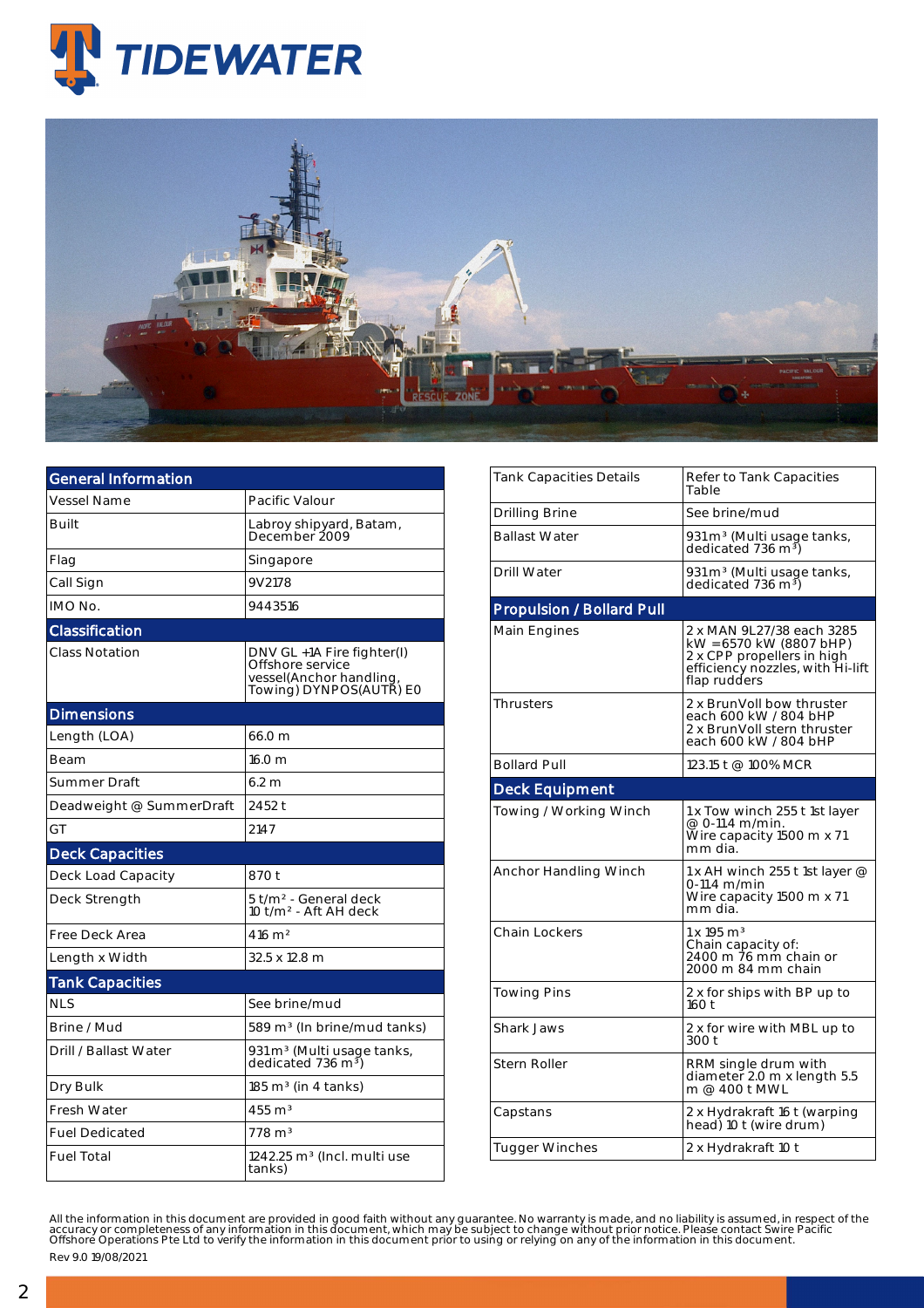

| <b>Provision Crane</b>                                                                                | 1 x electric hydraulic knuckle<br>boom Capacity 5 t @ 13 m                                                           |  |  |  |  |  |
|-------------------------------------------------------------------------------------------------------|----------------------------------------------------------------------------------------------------------------------|--|--|--|--|--|
| <b>Chain Gypsies</b>                                                                                  | 1 x 76 mm & 1 x 84 mm<br>mounted on work drum                                                                        |  |  |  |  |  |
| Performance & Economy                                                                                 |                                                                                                                      |  |  |  |  |  |
| <b>Economical Speed</b>                                                                               | Approx. 15 m <sup>3</sup> @ 10 kts                                                                                   |  |  |  |  |  |
| DP<20%                                                                                                | Approx. 11-13 m <sup>3</sup> /day                                                                                    |  |  |  |  |  |
| DP>35%                                                                                                | Approx. 15 m <sup>3</sup> /day                                                                                       |  |  |  |  |  |
| Standby in Field                                                                                      | Approx. 4.9 $m^3$ /day @ 1-4kts<br>with 1 ME<br>Approx. 10 $m^3$ /day @ 1-4kts<br>with 2 Mes                         |  |  |  |  |  |
| Standby in Port                                                                                       | Approx. 1.3 m <sup>3</sup> /day                                                                                      |  |  |  |  |  |
| Note                                                                                                  | Performance & Economy<br>figures given at mean vessel<br>draft of 5.5 m (1825 t<br>deadweight) & Beaufort Scale<br>2 |  |  |  |  |  |
| <b>Dynamic Positioning System</b>                                                                     |                                                                                                                      |  |  |  |  |  |
| Type                                                                                                  | GE Energy C - Series DPS-21<br>Duplex DP System with<br>Independent Joystick back-up<br>system (IJS)                 |  |  |  |  |  |
| Reference Systems                                                                                     | 2 x Sonardyne HPR prepared<br>2 x Veripos DGPS<br>1 x Fanbeam                                                        |  |  |  |  |  |
| <b>Motion Reference Units</b>                                                                         | 3 x Tokyo Keiki TG8000<br>3 x Gill Wind Observer II<br>UltraSonic Type<br>3 x VRU TTS DMS                            |  |  |  |  |  |
| <b>Rescue Boat</b>                                                                                    |                                                                                                                      |  |  |  |  |  |
| 1.1 x Maritime Partner MP660 Springer, 10 person, SOLAS<br>approved FRB with inboard diesel waterjet. |                                                                                                                      |  |  |  |  |  |
| Accommodation                                                                                         |                                                                                                                      |  |  |  |  |  |
| Person Capacity                                                                                       | Total 32<br>8 x 1man cabin<br>4 x 2man cabins (Including<br>hospital)<br>4 x 4 man cabins                            |  |  |  |  |  |

All the information in this document are provided in good faith without any guarantee. No warranty is made, and no liability is assumed, in respect of the<br>accuracy or completeness of any information in this document, which